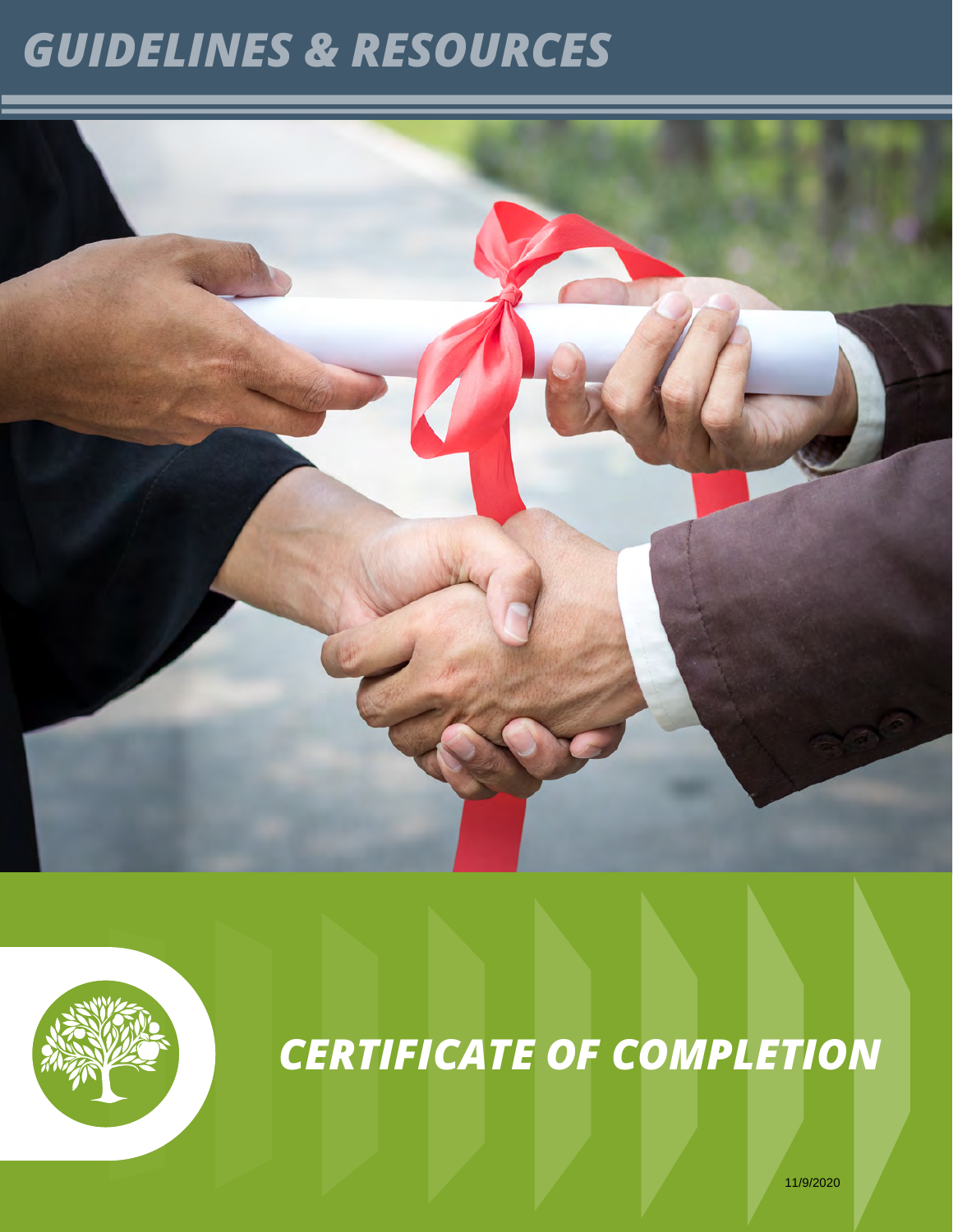## *CALIFORNIA HIGH SCHOOL DIPLOMA AND CERTIFICATE OF COMPLETION*

## *PURPOSE*

This document guides Individualized Education Program (IEP) teams that are considering whether a student identified as eligible for special education services is working toward earning a high school diploma or a Certificate of Completion (COC). Students with disabilities and their parents/guardians should be given adequate notice of the requirements for the various high school graduation options available, and IEP teams should evaluate several factors before determining the appropriate graduation option.

The graduation options available to students are determined by the local educational agency (LEA)/district board policies. These options may include:

- A regular high school diploma based on the state-mandated requirements
- A diploma based on University of California (UC) A-G requirements
- LEA/district specific diploma requirements
- • A certificate of completion.

## **Table 1.1 shows a comparison of the different graduation options.**

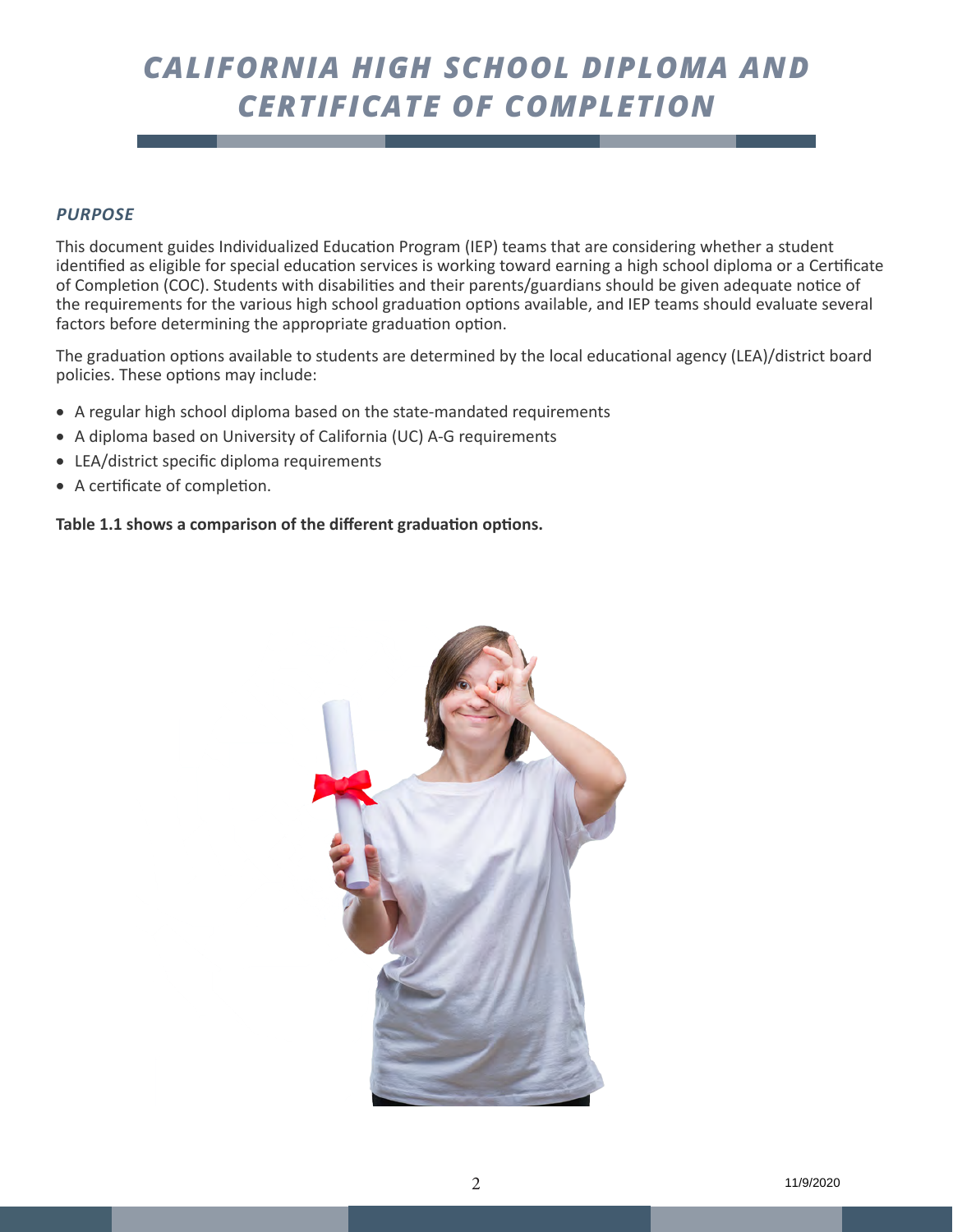#### **High School Subject Area State-Mandated Requirements for High School Diploma (EC Section 51225.3) California State University (CSU) Requirements with a High School Diploma University of California (UC) Requirements with a High School Diploma (A-G subject requirements) Certificate of Completion (Education Code [EC] Section 56390)**  English Three years  $\begin{matrix} \end{matrix}$  Four years of approved Four years of approved courses **The LEA/district may award a student with a disability a COC if the following requirements, (a), (b), or (c), are met. (a) The individual has satisfactorily completed a prescribed alternative course of study approved by the governing board of the school LEA/district in which the individual attended school or the school LEA/district with jurisdiction over the individual and identified in his or her IEP. (b) The individual has satisfactorily met his or her IEP goals and objectives during high school as determined by the IEP program team. (c) The individual has satisfactorily attended high school, participated in the instruction under his or her IEP, and has met the objectives of the statement of transition services.** Math Two years, including one year of algebra I (EC Section 51224.5) Three years, including algebra, intermediate algebra, and geometry Three years of collegepreparatory math, including or integrating the topics covered in elementary and advanced algebra and two- and threedimensional geometry; four years recommended Science Two years, including biological and physical sciences Two years, including one year of biological and one year of physical science with a lab Two years with a lab required, chosen from biology, chemistry, and physics; three years recommended History Three years, including United States history and geography; world history, culture, and geography; a onesemester course in American government and civics, and a onesemester course in economics Two years, including one year of U.S. history or U.S. history and government and one year of other approved social science Two years, including one year of world history, cultures and historical geography and one year of U.S. history, or onehalf year of U.S. history and one-half year of American government or civics Language other than English One year in visual or performing arts, foreign language, or career technical education Two years in same language required Two years in same language required; three years recommended Visual and Performing Arts One year in visual or performing arts, foreign language, or career technical education One year of visual and performing arts chosen from dance, drama/ theater, music, or visual art One year chosen from dance, music, drama/theater, music, or the visual arts Physical Education Two years, unless the student has been exempted from the requirements based on EC Section 51241 Not Applicable | Not Applicable Electives Not Applicable None year\* None year\* One year\*

**Table 1.1 High School Graduation Options**

**\* Must be chosen from approved academic courses in history/social science, English, advanced mathematics, lab science, foreign language, social science, or visual and performing arts.**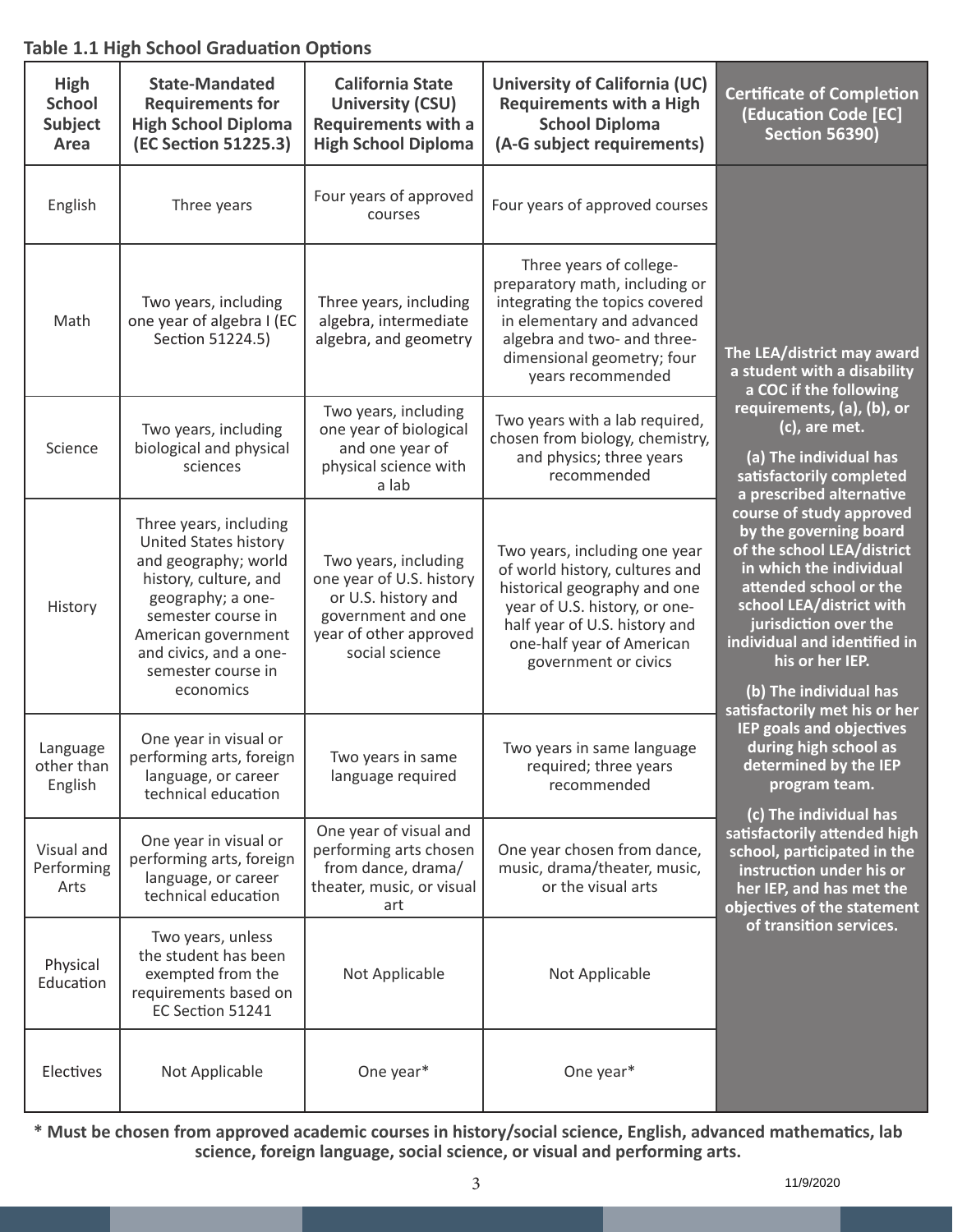## *HIGH SCHOOL DIPLOMA*

The term "regular high school diploma" is defined as a diploma fully aligned to grade-level standards. Students typically complete mandated academic courses and must earn a minimum grade point average to receive a standard high school diploma. California Education Code 51225.3 defines the mandated high school courses needed to earn a regular high school diploma.

The U.S. Department of Education's Office of Special Education and Rehabilitation notes that the vast majority of students with disabilities should have access to the same high-quality academic coursework as all other students in the state. The IEP team determines which graduation option is most appropriate for the student, given the LEA/ district's options as determined by the governing board.

Not all LEAs/districts offer a regular high school diploma based on the state-mandated requirements; some offer diplomas based on A-G requirements that provide greater access to college and exceed the state's minimum requirements. It should be noted that although LEAs/districts cannot deny a student a standard high school diploma based on their disability, the student does not automatically obtain one because of their disability.

Separately, some LEAs/districts have also chosen to provide a differentiated diploma option. While functionally equivalent to a standard high school diploma, a school's governing board must also approve a differentiated diploma. This alternative could allow LEAs/districts a wider interpretation of how students demonstrate mastery towards the prescribed set of courses within the differentiated diploma option.

In addition, certain student groups may be exempt from the LEA/districts' graduation requirements. Under Assembly Bill 167/216, students identified as either foster youth or on probation, who are removed from their homes and transfer high schools after their second year, may graduate and earn a standard high school diploma by completing the minimum state graduation requirements if, at the time of transfer, they cannot reasonably complete additional local school LEA/district requirements within four years of high school. Similarly, under Assembly Bill 1806, students identified as homeless are exempt from all coursework and other requirements that are in addition to the state minimum requirements of 13 year-long academic courses needed to earn a diploma.

## *HIGH SCHOOL DIPLOMA EQUIVALENCY ASSESSMENTS*

The California Department of Education has approved the use of three high school equivalency tests: the General Education Development Test (GED); High School Equivalency Test (HiSET); and Test Assessing Secondary Completion (TASC) for students 18 years old, and some 17 years old, to receive a California High School Equivalency Certificate. Postsecondary institutions, such as the University of California (UC) and California State University (CSU) systems, will accept a high school equivalency test in place of a diploma. However, students must still meet specific coursework, grade point average, and ACT or SAT examination requirements.

Students at LEA/districts who are 16 years old or have been enrolled in the tenth grade for one academic year have the additional option to complete the California High School Proficiency Exam (CHSPE). The CHSPE consists of two sections: an English-language arts section and a mathematics section. Students who pass both sections of the CHSPE are issued a Certificate of Proficiency by the California State Board of Education. The CHSPE is the legal equivalent of a high school diploma in California, and a student who receives it may leave high school early, with verified parental approval. If a student with an IEP passes a high school equivalency test, the student is still eligible to receive educational placement and services under their IEP at the LEA/district until they meet the requirements of one of the graduation options offered.

## *CERTIFICATE OF COMPLETION*

The COC option is available to students who cannot complete the requirements for a regular high school diploma that the LEA/district offers. These students are eligible for educational placement and services under their IEP. The COC option does not equal a regular high school diploma. The graduation option that the IEP team chooses shall be documented clearly as part of the Transition Plan, as well as marked on the IEP's offer of Free and Appropriate Public Education (FAPE)/Educational Settings page.

IEP teams can waive academic courses the student attempted prior to being identified as progressing towards a COC. Conversely, while a student is progressing towards a COC, IEP teams should convene to analyze factors preventing a student from successfully completing a required academic course. The IEP team should evaluate if

4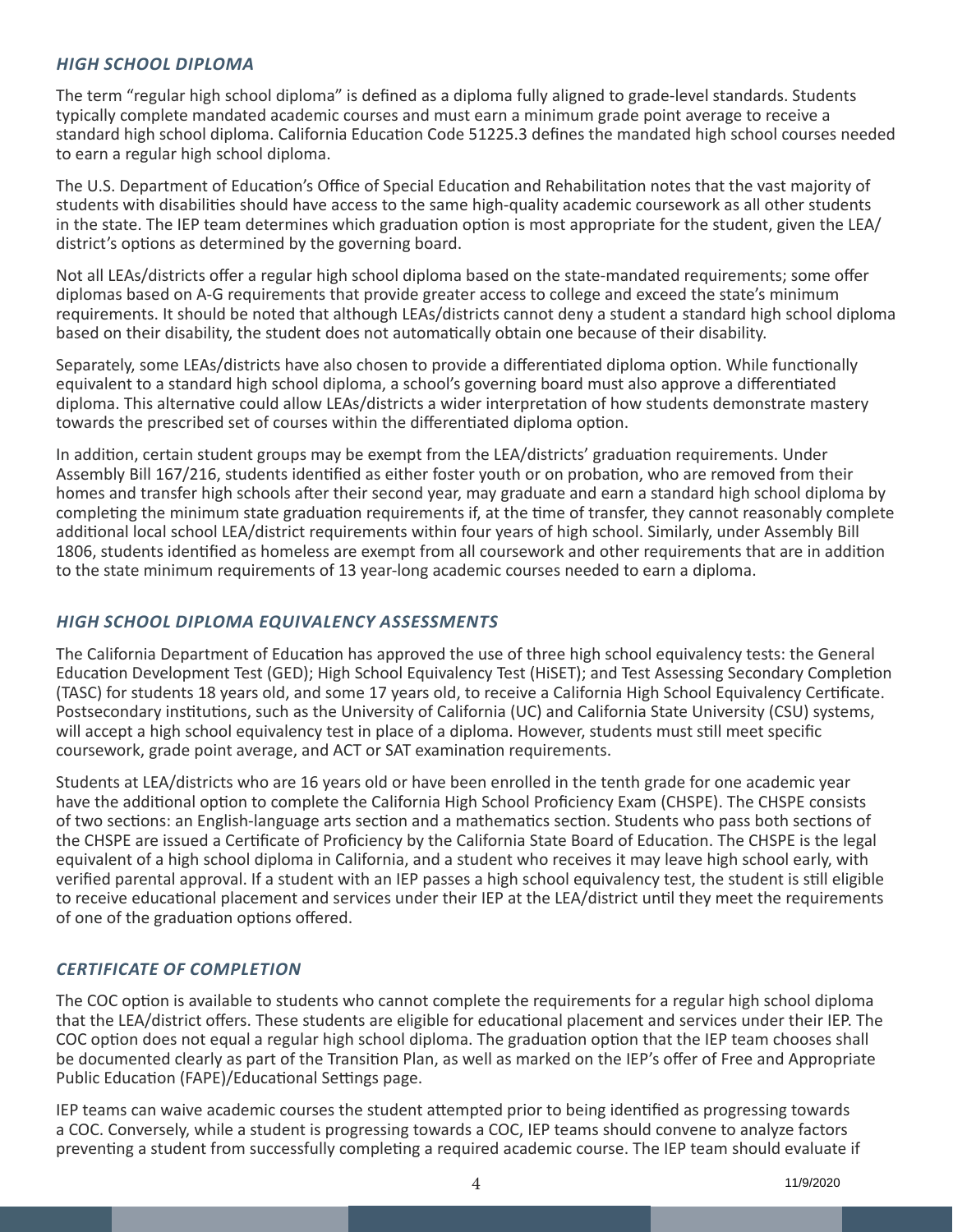the IEP goals, services, and supports are reasonably calculated, and if the student will receive further educational benefit through repeating a specific course. While students may have access to the general education curriculum, most students receiving a COC participate in California's Alternate Assessment testing system, which is documented on the IEP's Statewide Assessment page.

A student with a disability who has satisfied the following three requirements, but who has not satisfied the requirements for a diploma, may receive a COC:

- Satisfactory completion of a prescribed alternative course of study as identified on the student's IEP; or
- Satisfactory achievement of the student's IEP goals and objectives during high school as determined by the IEP team; or
- • Satisfactory high school attendance, participation in the instruction prescribed in the student's IEP, and achievement of the objectives in stated in the transition plan.

## *GRADUATION REQUIREMENTS FOR STUDENTS ATTENDING NONPUBLIC SCHOOLS*

Students with disabilities attending nonpublic schools (NPS) must meet the same criteria for graduation as peers attending the placing LEA/district work with nonpublic schools to determine the graduation eligibility for students with disabilities placed at nonpublic schools. The LEA/district evaluates the student's transcript to verify the student's eligibility for completion of courses leading to either a high school diploma or a COC. For more specific information regarding NPS, refer to the Special Education Local Plan Area (SELPA) NPS/Residential Treatment Centers Guidelines located on the SELPA website at **http://bit.ly/nps-rtc-handbook**.

## *GRADUATION AND COMMENCEMENT EXERCISES*

A student with disabilities who meets the criteria for a COC is eligible to participate in any graduation ceremony and any school activity related to graduation in which students of similar age without disabilities would be eligible to participate. The decision on whether to allow students with disabilities, who do not meet the requirements to earn a standard high school diploma or a COC, to participate in graduation commencement exercises must be reviewed and aligned with the LEA/district's board-approved school policies.

## *TIMELINE FOR STUDENTS NO LONGER ELIGIBLE*

Table 2.1 details when a student is no longer eligible under the Individuals with Disabilities Education Act (IDEA) to receive specialized instruction and related services through an IEP. LEAs/districts should continue to provide a student an appropriate offer of a FAPE until the student is no longer eligible to receive it.

LEAs/districts may neither develop nor implement an IEP that extends beyond eligibility dates. Table 2.1 lists guidelines regarding terminating special education services. A prior written notice (PWN) is required upon the termination of special education services.

## **Table 2.1 Conclusion of Special Education Services**

| If the student's 22nd birthday is between January and June, the student may continue<br>through the remainder of the fiscal year (school year and extended school year [ESY] ending<br>July 1).                                                                          | EC 56026(c)(4)(A) |
|--------------------------------------------------------------------------------------------------------------------------------------------------------------------------------------------------------------------------------------------------------------------------|-------------------|
| If the student's 22nd birthday is in July, August, or September of the new fiscal year, then<br>the student may not begin a new fiscal year (school year and ESY ending July 1 of this year).                                                                            | EC 56026(c)(4)(B) |
| If the student's 22nd birthday is during October, November, or December, the student shall<br>be terminated from the program on December 31 of current fiscal year, unless the student<br>would otherwise complete his or her IEP at the end of the current fiscal year. | EC 56026(c)(4)(C) |
| The student graduates from high school with a regular high school diploma.                                                                                                                                                                                               | EC 56026.1(a)     |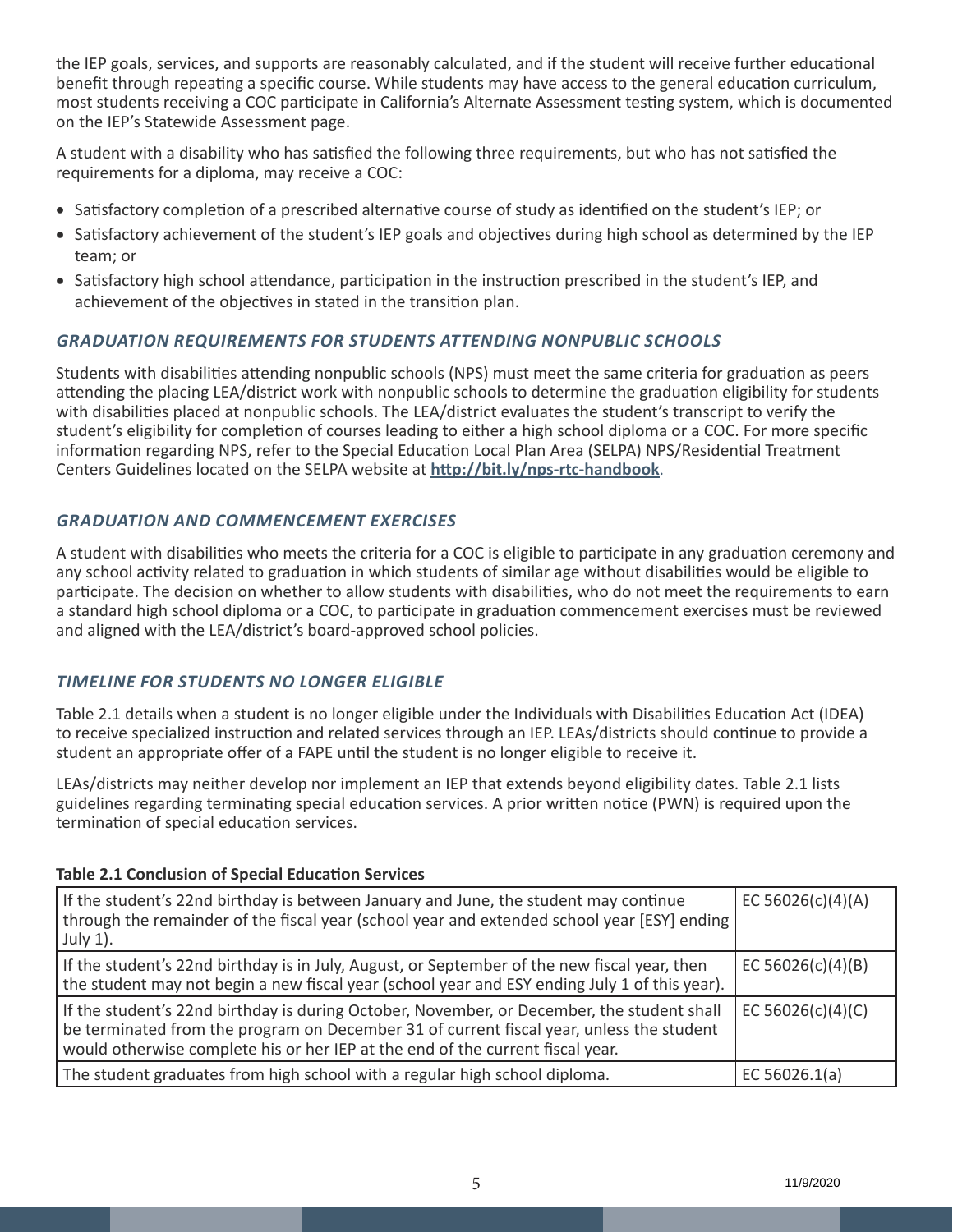## *PRIOR WRITTEN NOTICE: HIGH SCHOOL DIPLOMA*

The PWN is provided to inform parents/guardians and/or adult students prior to the LEA/district a change to the educational placement or provision of a FAPE based on the criteria of students completing their requirements for a high school diploma. The PWN should be completed immediately following the exit IEP and provided to parents/ guardians and/or adult students without delay prior to ending services. Table 2.2 list steps when completing a PWN.

## **Table 2.2 How to Fill Out a Prior Written Notice: High School Diploma**

The LEA/district should do the following:

- Fill out the date the PWN is being sent to the parent/guardian and/or adult student.
- Fill in the student's name within the first paragraph.
- Enter the specific reason that options other than a regular high school diploma are not appropriate for the student.
- In the final paragraph, print the name of the contact person in case the parent/guardian and/or adult student disagrees with the decision of graduation based on the student meeting the criteria for a high school diploma; include the contact's phone number and/or email address.
- Sign the letter with your name and title.
- Enclose a copy of procedural safeguards when sending the PWN.

## *PRIOR WRITTEN NOTICE: CERTIFICATE OF COMPLETION*

The PWN is provided to inform parents and/or adult students prior to the LEA/district's termination of the educational placement or provision of a FAPE based on the criteria of students completing their high school requirements for a COC. The PWN should be completed immediately following the exit IEP and provided to parents/ guardians and/or adult students without delay prior to ending services. Table 2.3 list steps when completing a PWN.

## **Table 2.3: How to Fill Out a Prior Written Notice: Certificate of Completion**

The LEA/district should do the following:

- Fill out the date the PWN is being sent to the parent/guardian and/or adult student.
- List the name of the student within each paragraph.
- • Enter the date of the last IEP and describe the offer of FAPE, including the date the IEP will conclude. In this section, if the LEA/district offers the FAPE in an alternative program, document the offer of the FAPE.
- In the final paragraph, print the name of LEA/district contact person in case the parent/guardian and/or adult student disagrees with the decision of promotion based on a COC, with the contact's phone number and/or email address.
- Sign the letter with your name and title.
- Enclose a copy of procedural safeguards when sending the PWN.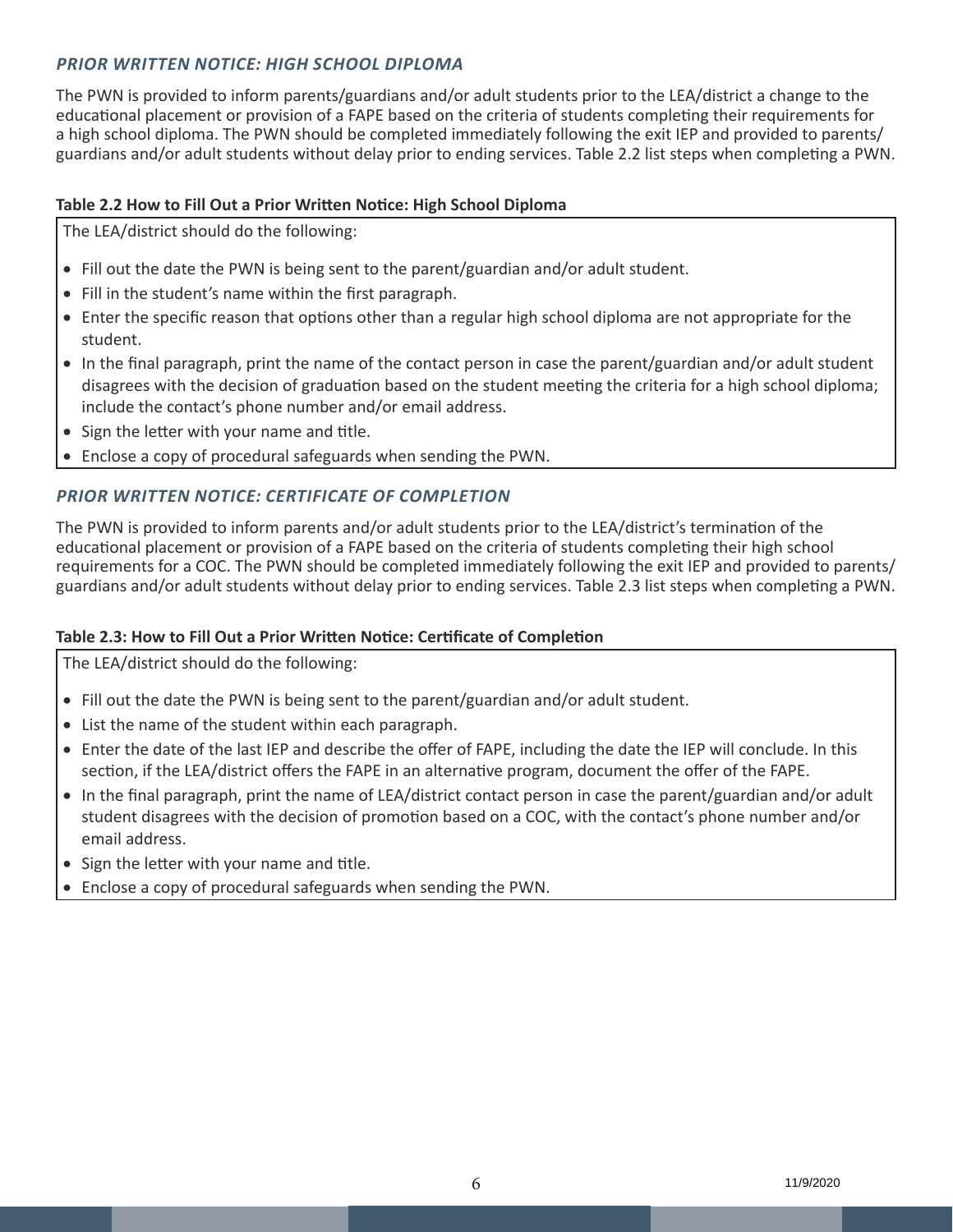## *APPENDIX 1*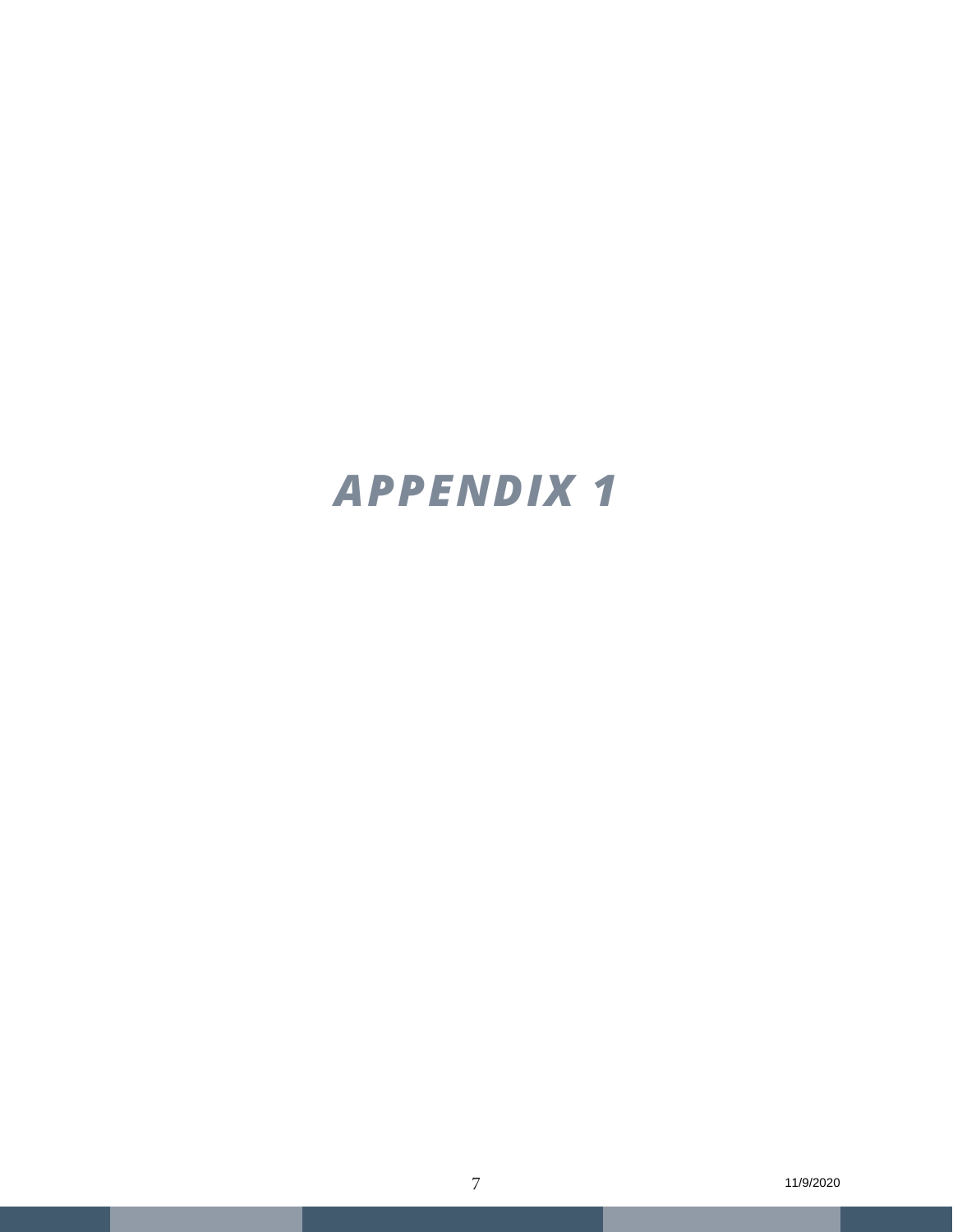| <b>High School Diploma or Certificate of Completion</b>                                               |                                                                                                                                                                                                                                                                                                                                                                                                                                                                                                                                                                                                         |                                                                                                                                                                                                |
|-------------------------------------------------------------------------------------------------------|---------------------------------------------------------------------------------------------------------------------------------------------------------------------------------------------------------------------------------------------------------------------------------------------------------------------------------------------------------------------------------------------------------------------------------------------------------------------------------------------------------------------------------------------------------------------------------------------------------|------------------------------------------------------------------------------------------------------------------------------------------------------------------------------------------------|
|                                                                                                       | <b>Diploma</b>                                                                                                                                                                                                                                                                                                                                                                                                                                                                                                                                                                                          | <b>Certificate of Completion</b>                                                                                                                                                               |
| Students'<br>Postsecondary<br><b>Goals &amp; Personal</b><br><b>Gains for Their</b><br><b>Futures</b> | The student's employment goals require a<br>diploma; education/training goals require a<br>diploma for eligibility for enrollment and/or<br>financial aid.                                                                                                                                                                                                                                                                                                                                                                                                                                              | The student who set the goal to<br>achieve the certificate needs a<br>meaningful certificate that prepares<br>them for the "next environment."                                                 |
| <b>Academic History</b>                                                                               | The student has participated in a course of study<br>that meets graduation requirements with/without<br>accommodations or modifications.                                                                                                                                                                                                                                                                                                                                                                                                                                                                | The student's course of study focuses<br>on earning a certificate: functional<br>skills, life skills, and vocational and<br>community-access skills.                                           |
| <b>Tests and Scores</b>                                                                               | Academic tests are based on grade-level<br>standards.                                                                                                                                                                                                                                                                                                                                                                                                                                                                                                                                                   | Academic tests are based on alternate<br>achievement standards.                                                                                                                                |
| <b>Transition in the</b><br><b>IEP</b>                                                                | The student met high school graduation goals.<br>Adequate transition services were provided to<br>prepare for postsecondary goals.                                                                                                                                                                                                                                                                                                                                                                                                                                                                      | The student met transition goals to<br>earn a certificate of completion.                                                                                                                       |
| <b>LEA/District</b><br><b>Diploma</b><br><b>Requirements</b>                                          | The student met LEA/district diploma/graduation<br>requirements.                                                                                                                                                                                                                                                                                                                                                                                                                                                                                                                                        | The student did not meet LEA/district<br>diploma/graduation requirements.                                                                                                                      |
| <b>Graduation Status</b><br>at Age 18                                                                 | The student met all criteria to graduate based on<br>LEA/district standards and the IEP.                                                                                                                                                                                                                                                                                                                                                                                                                                                                                                                | The student needs additional education<br>to prepare for the transition.                                                                                                                       |
| <b>Credit Status</b>                                                                                  | Because an LEA/district must provide a FAPE to<br>a student until they earn a high school diploma<br>or reach the age of 22, when a student reaches<br>the age of 18 or 12th grade, an IEP team does<br>not need to automatically consider switching the<br>student's IEP from earning a high school diploma<br>to receiving a COC. IEP teams may consider other<br>viable options for such students, such as staying<br>enrolled beyond the initial four-year graduation<br>date, adult education, community college, or<br>earning a Graduate Equivalency Diploma (GED) or<br>industry certification. | Students earning a COC throughout<br>high school and who do not complete<br>the coursework required to earn a<br>diploma can opt to stay in school up to<br>age 22 in transition-age programs. |

The following are additional Issues to discuss with IEP teams, as well as parents and students:

- Start the conversation by the end of the eighth grade.
- The following are additional issues to discuss with IEP teams, as well as parents and students:
- A diploma cannot be denied to students who have earned it, have met all graduation requirements, and have been provided adequate transition services that prepare them for meeting their transition goals.
- Maturity and readiness for adulthood are not considerations for this issue. Few parents are convinced that their 18-year-old student is ready for adulthood. This issue speaks to having adequate post-school resources and programs in the community.
- LEA/Districts need to carefully review their graduation requirements and the barriers that a lack of employment creates.
- There is increasing emphasis on students with intellectual disabilities transitioning to integrated, competitive employment and earning competitive wages.

8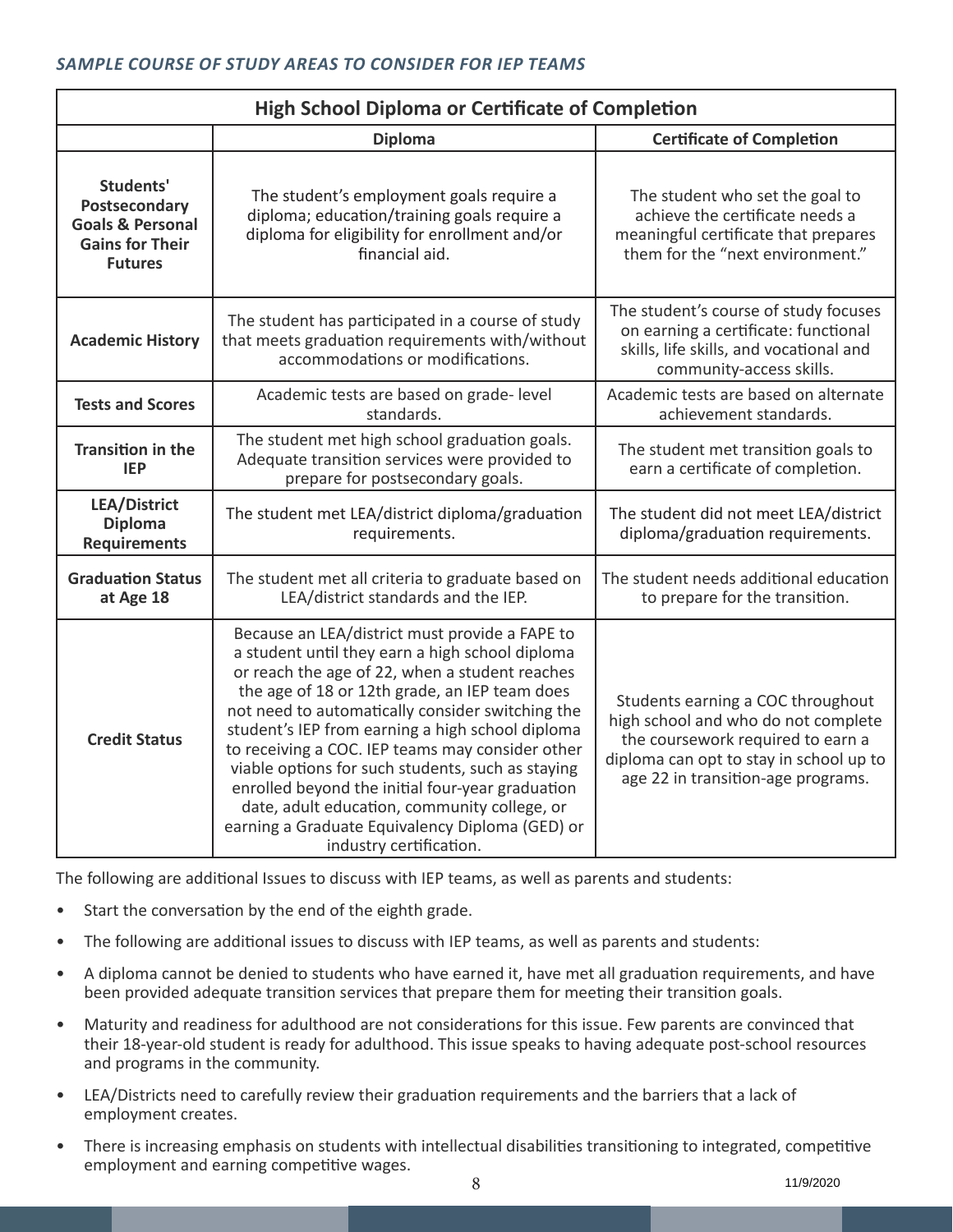## *APPENDIX 2*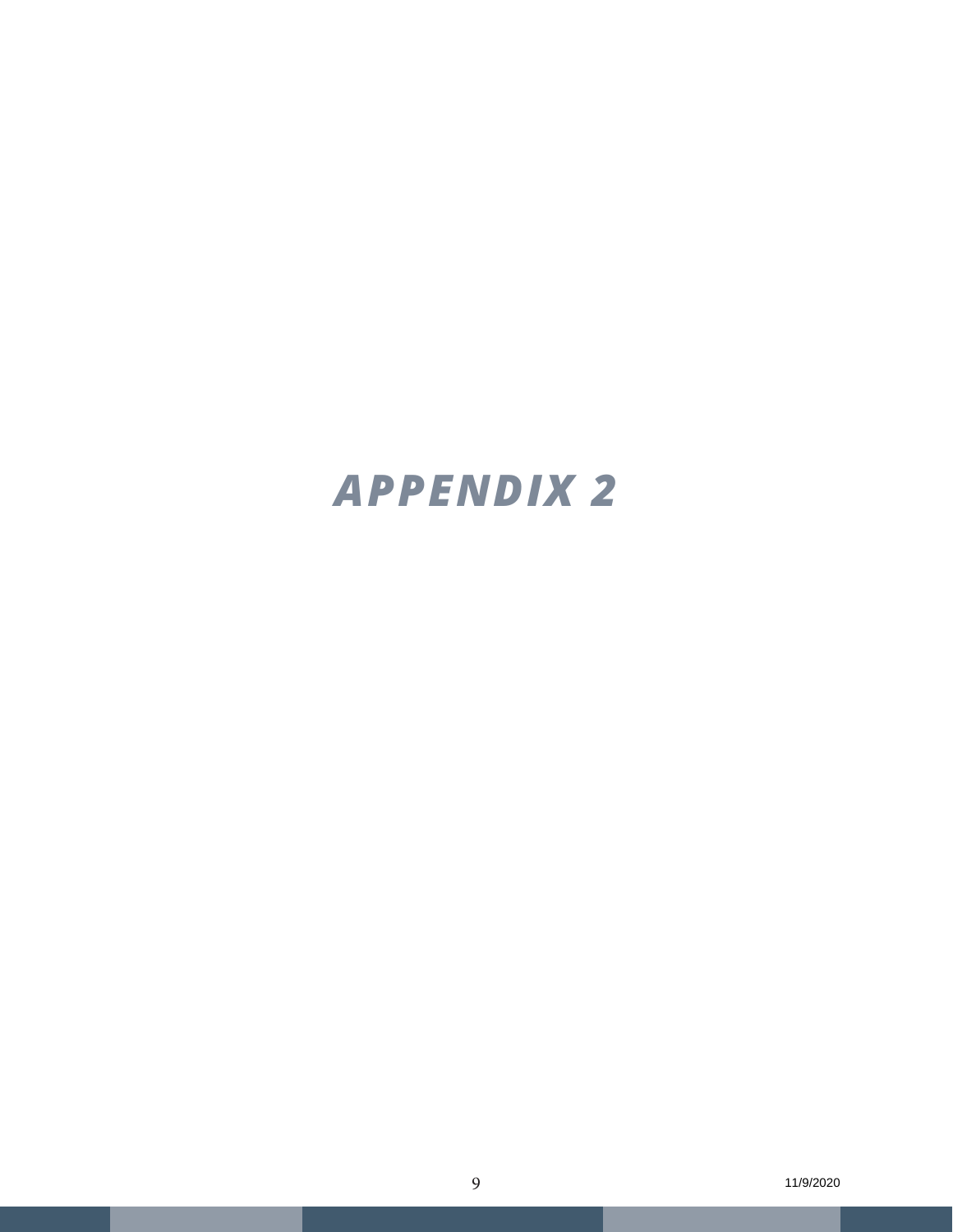## *SAMPLE HIGH SCHOOL GRADUATION POLICY*

## **High School Graduation Requirements**

Students and parents/guardians will be provided with the graduation requirements upon entering High School. Graduation requirements exceed California's requirements in anticipated preparation for college entrance. Alternate graduation pathways are offered under state laws.

## *HIGH SCHOOL GRADUATION PATHWAYS*

**Path 1: Advanced Diploma ( a a units**)

All courses are taken at **All courses are taken at All requirements** are met. Should an advanced student exhaust all coursework in mathematics prior to his or her senior year, the student will not be required to take a fourth year of mathematics to earn the advanced diploma.

**Path 2: Proficient Diploma (**<br> **All courses are taken at**( **unless ot**) **Lall course are a** (unless otherwise approved), and all are requirements met.

## Path 3: Grandfathered Path ( **ABB** units)

This pathway is only for transfer students. Students must make up any failed courses. These students may be **Excused from particular <b>A** excused from particular **A** and **particular** equirements based upon the requirements of their previous school. These students will take the typical course load of their peers based on the number of years in attendance at **B** The prescribed coursework will be no more than the number of years for which a student is enrolled at **A** all the school counselor will develop and communicate this plan to parents within the student's first semester at

## Path 4: Credit Recovery Path ( and a path and state of  $\mathbf{u}$  and  $\mathbf{v}$

This pathway is for students with severe credit recovery needs. The minimum requirements are identical to the proficient diploma. Credit recovery students may take remediated courses through an online provider at the discretion of the school counselor. All students will be advised to take UC/CSU-level courses; however, students on this path should be made aware that not all courses will meet UC/CSU requirements and therefore may not qualify them to apply to a four-year university directly after graduation. The school counselor will develop and communicate this plan to parents.

## *DIFFERENTIAL GRADUATION AND COMPETENCY FOR STUDENTS WITH DISABILITIES*

## **Prescribed Course of Study**

The Governing Board recognizes that students with disabilities may have a course of study that provides them with a FAPE and that modifications to the school's regular course of study may be needed on an individualized basis to provide a FAPE. Under law, each student's IEP or Section 504 team shall determine the appropriate goals, and any individual accommodations for measuring the academic achievement and functional performance of the student on daily instruction and state and district assessments. The IEP or Section 504 team shall also determine the appropriate graduation track for each student with a disability based on the level of individualized accommodations and modifications documented in the IEP or 504. Units may vary, but the minimum requirement shall include:

- 3 years of English
- 2 years of Math (including Algebra 1)
- 3 years of History (including Western Civilization, United States History, one semester of Government, and one semester of Economics)
- 2 years of Science (including Biology and a Physical Science)
- One year of Fine Arts
- • Required elective
- Senior Project
- **Indurs of community service**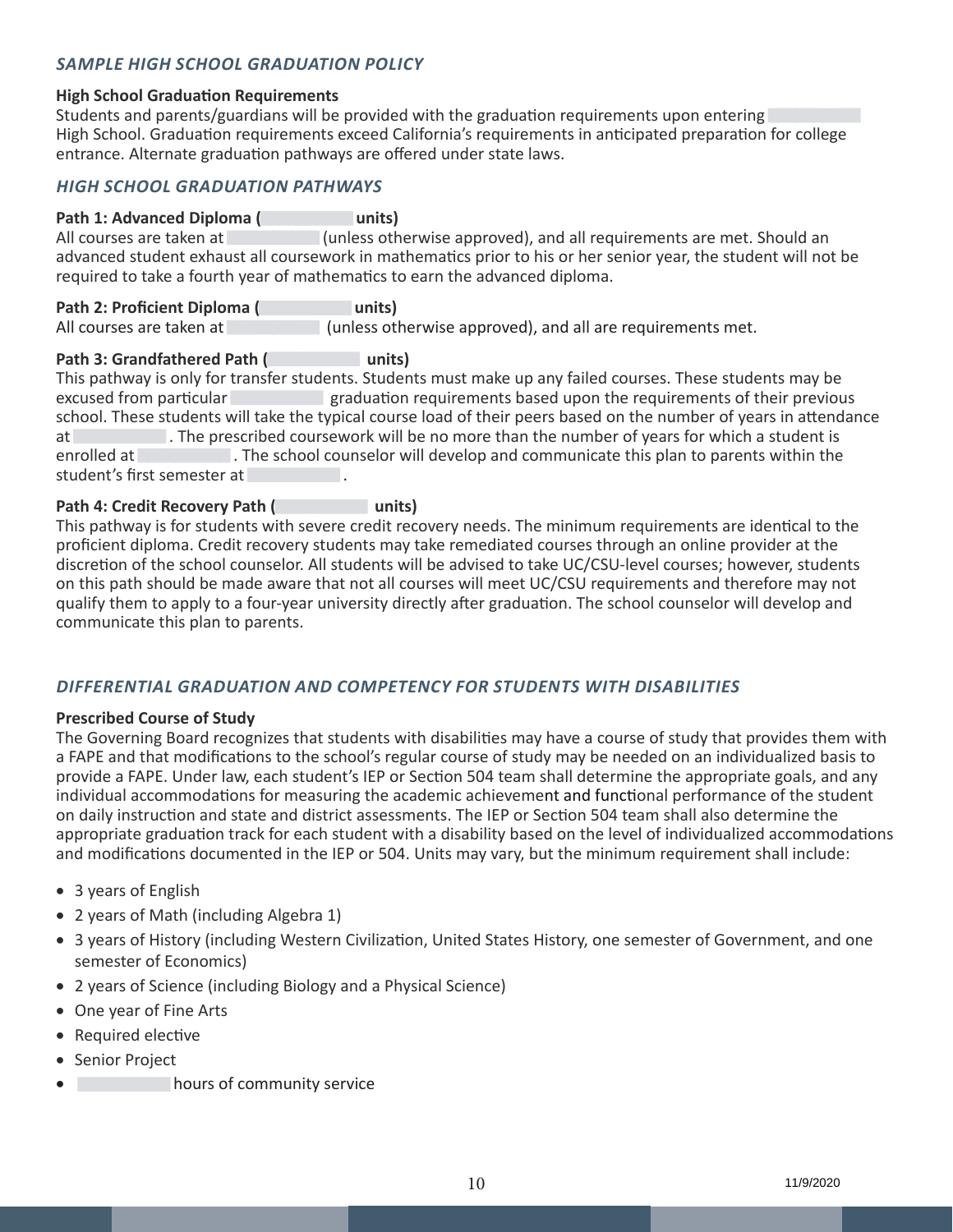## *CERTIFICATE OF COMPLETION*

**The shall designate a COC, instead of a high school diploma, if a student with an IEP has met one of these** requirements:

- Satisfactorily completed a prescribed alternative course of study approved by the
- • Board of Directors; or
- Satisfactorily met his/her IEP goals and objectives during four years of high school as
- determined by the IEP team; or
- Satisfactorily attended high school, participated in the instruction under his/her
- IEP, and met the objectives of the statement of transition services.

The LEA/district shall ensure a student with disabilities who meets the criteria specified above shall be eligible to participate in any graduation ceremony and any school activity related to graduation in which a graduating student of a similar age without disabilities would be eligible to participate. In addition, the LEA/district shall ensure that the student will continue to have access to special education and related supports and services until the student meets the **Band Criteria to receive a high school diploma or until age 22.** 

Legal References

California EC Section 56341-56345

California EC Section 56390-56392

## *SCHOOL REQUEST FOR EARLY GRADUATION*

Students who expect to meet graduation requirements before their senior year must file a written petition, Request for Early Graduation, to graduate early. The petitioning student must meet with the school guidance counselor to develop a written plan, the Early Graduation Checklist, to meet all graduation requirements (Board Policy 4020).

## **■ School Senior Contract**

All students who have earned senior standing will have to complete and submit a senior contract at the beginning of their senior year. The senior contract outlines behavior expectations that all students must meet to participate in senior activities and the commencement ceremony. Students who do not submit the senior contract will be held to the same behavioral standards. Failure to abide by school policies during the senior year can result in loss of senior privileges, including participation in the commencement ceremony. All students who meet graduation requirements will earn a high school diploma.

## *SCHOOL COMMENCEMENT POLICIES*

All graduates shall wear:

- • **■■■■■■■■■■** gown
- • **■■■■■■■■■■** cap
- tassel
- **I** stole

## Honors Cords

- Students with a 3.5 to 3.9 grade point average (GPA) will wear one **A** cord.
- Students with a 4.0 GPA and above will wear two **ACCOLOGY COLOGY**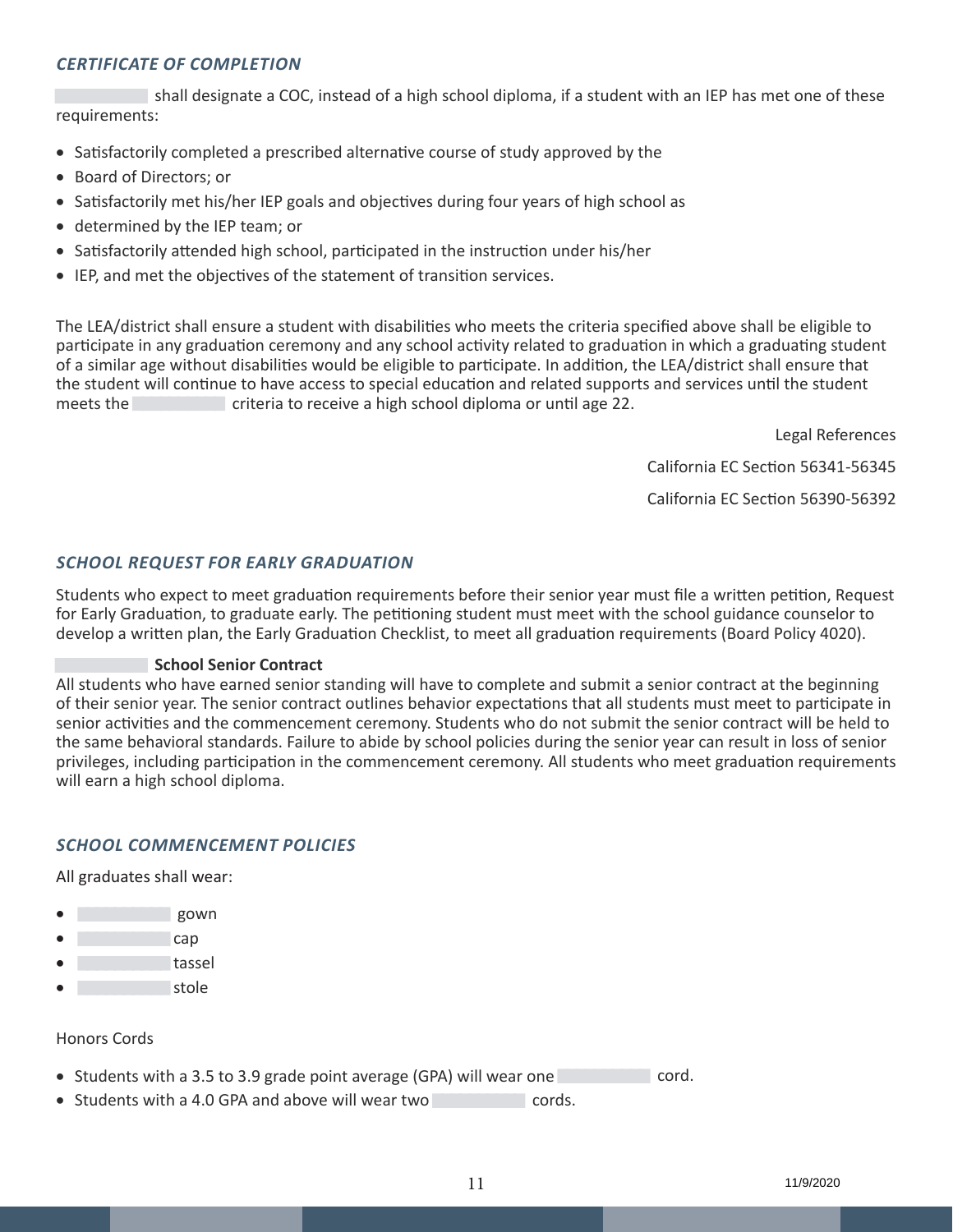## Heritage Graduates

■ Students who have attended **■ ■ a** to 12th grade, without interruption, wear a **■** ■ ■ ■ ■ ■ ■ ■ ■ ■ ■ the **Barbary crest and a white cord.** 

## Valedictorian/Salutatorian

- • The student with the highest overall GPA in the graduating class is named the Valedictorian. The student will be presented with the Valedictorian medal.
- The student with the second highest overall GPA in the graduating class is named the Salutatorian. The student will be presented with the Salutatorian medal.
- Both Valedictorian and Salutatorian will present a speech at the graduation.
- • If there are two or more students with identical GPAs, administration will determine the Valedictorian or Salutatorian based on the rigor of academic courses.

## School Awards

- One student is awarded the "**Addent is awarded the "** award for the most community service hours submitted. The student will be presented with an " **Parameter in the presented** with an "
- One student is awarded the "**<sup>2</sup>** (discipline/self-control) award. The student shall be nominated by staff and will be presented with a medal.
- One student is awarded the "  **"** (virtue/character) award. The student shall be nominated by the staff and administration.
- Seniors who have been members of Junior National Honor Society all four years of high school may wear the **■** stole over the **B** stole.

## Other Graduation Attire Requests

- No other stoles or medallions will be permitted unless administrative approval is given.
- Program pins and ropes may be worn if they represent an **B** and program, or they are from a nationally approved organization and have administrative approval.
- No other requests for items to be worn with graduation attire will be granted.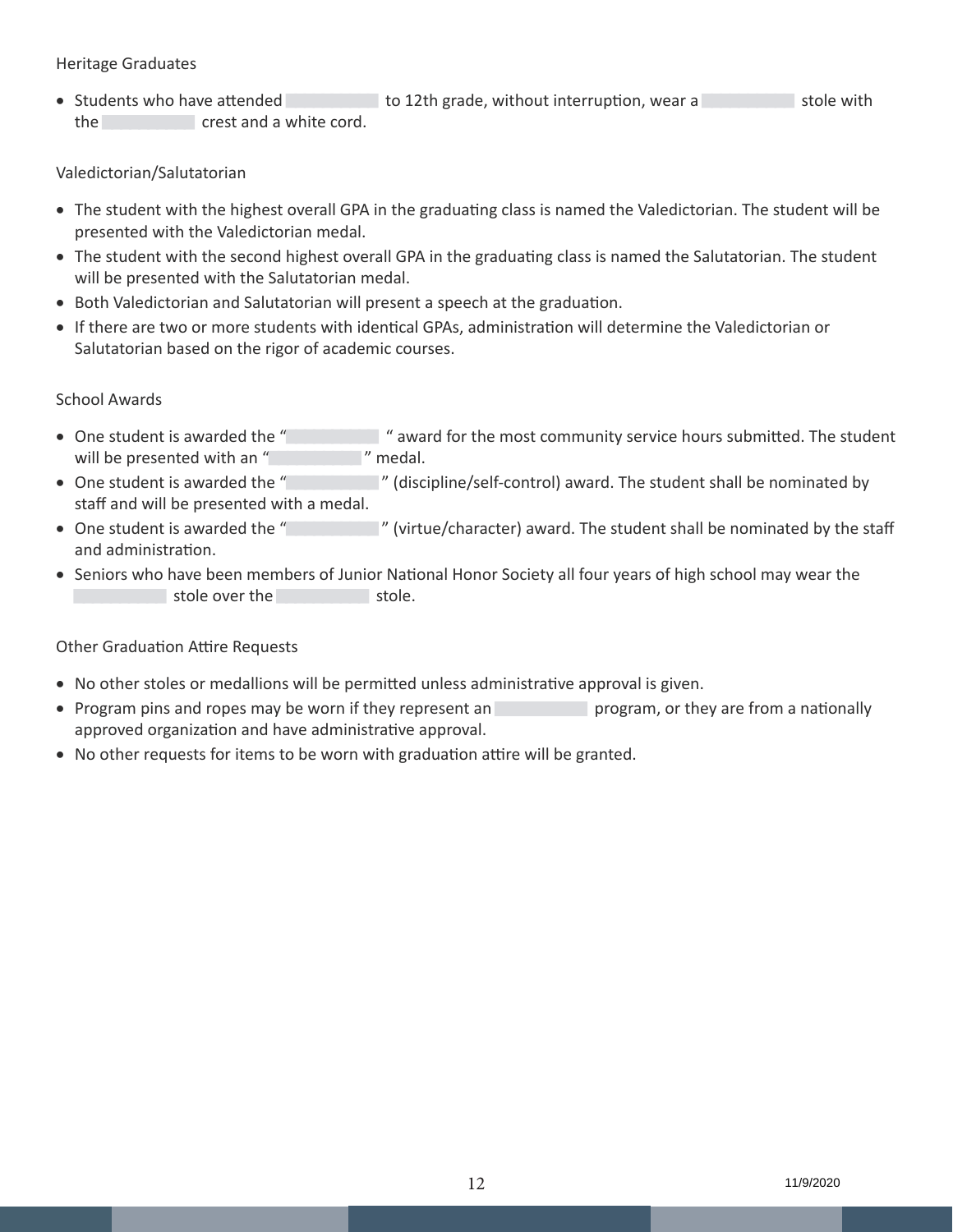## *APPENDIX 3*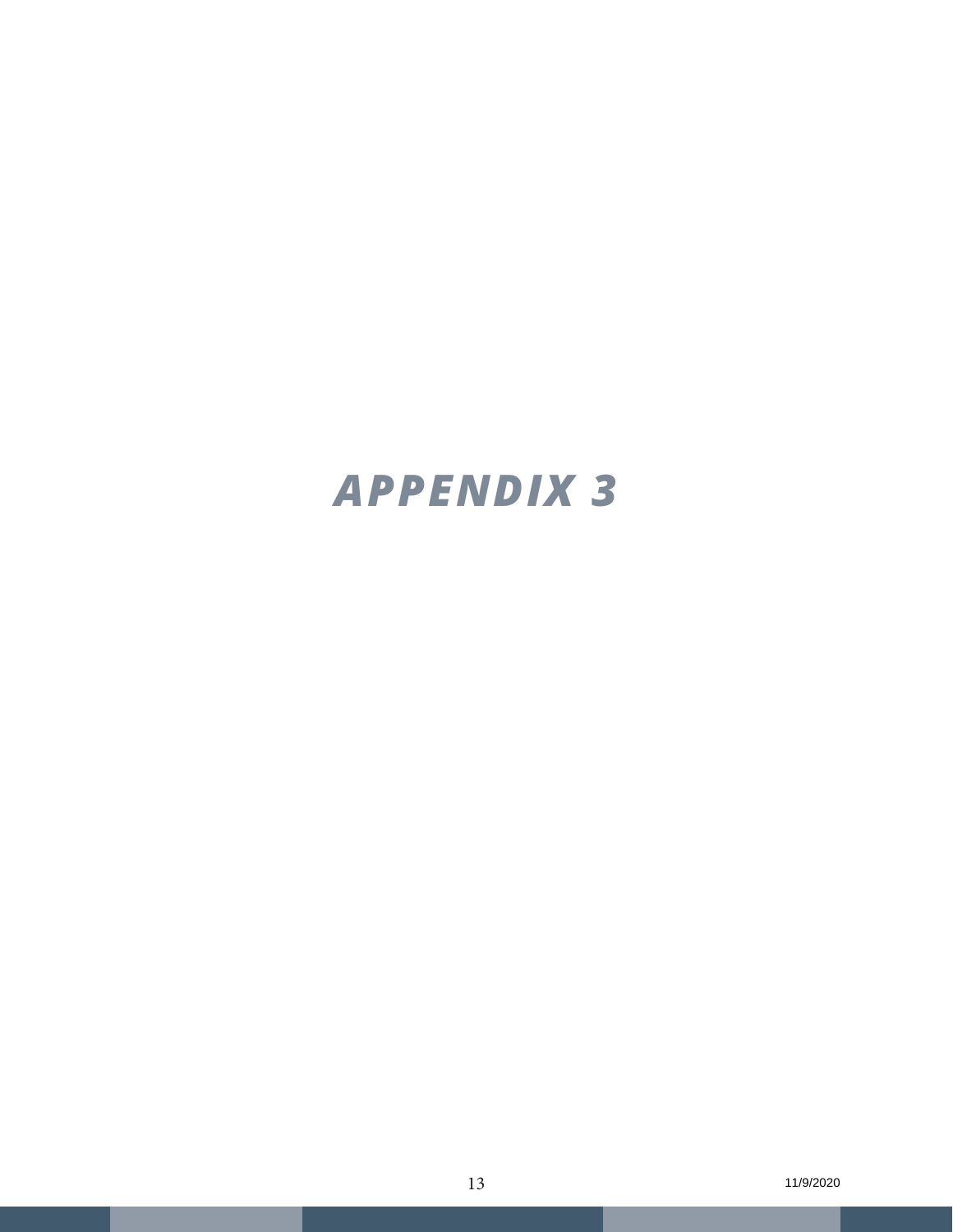## **Frequently Asked Questions**

#### **Q: What should IEP teams consider when designating which students can benefit from receiving a Certificate of Completion?**

- A: Typically, students designated to receive a COC include students who:
	- Have significant cognitive impairments.
	- • Participate in alternate statewide assessments, such as the California Alternate Assessment in Englishlanguage arts, mathematics, and science.
	- Cannot demonstrate subject competency in diploma-track classes, even with differential proficiency standards, accommodations, and modifications to the required courses and curriculum.

The designation does not include students who have recently transferred into a school and whose prior school determination was that the COC, English language development status, or behavior or academic skills without commensurate cognitive and adaptive deficits.

#### **Q: What happens when a student is designated to receive a Certificate of Completion, but fulfills the requirements of a high school diploma?**

A: An LEA/district must issue a diploma when any student meets regular high school graduation requirements. Withholding a diploma to meet procedural requirements of the IDEA would be discriminatory.

Students with significant cognitive impairments should work towards a high school diploma until the IEP team has exhausted accommodations, modifications, and differential proficiency standards, and has determined that an alternative course of study (i.e., certificate of completion) is most appropriate.

The governing board of the LEA/district determines alternative courses of study for students with significant cognitive impairments earning a certificate of completion attending high school within their LEA/district. Alternative courses for students earning a COC must assist the student's IEP and Individual Transition Plan (ITP).

## **Q: What is an Individual Transition Plan?**

A: The ITP is a written plan designed to help prepare students for passage from school to post-school life. [20 U.S.C. Sec. 1401(34); California EC Secs. 56462 & 56345.1.] The ITP must be based on the student's needs, preferences, and interests and reflect the student's own goals. Objectives, timeliness, and people responsible for meeting the objectives should be written into the ITP (and made part of the IEP). Transition planning and development of the ITP are part of the IEP process.

## **Q: How does the California Education Code describe the course of study?**

A: The California EC lists the course of study pertaining specifically to earning a diploma. EC Section 51225.3 defines the coursework that all students receiving a diploma of graduation from a California high school must have completed while in grades 9–12, inclusive. It also allows other coursework adopted by the LEA/ district's local governing board.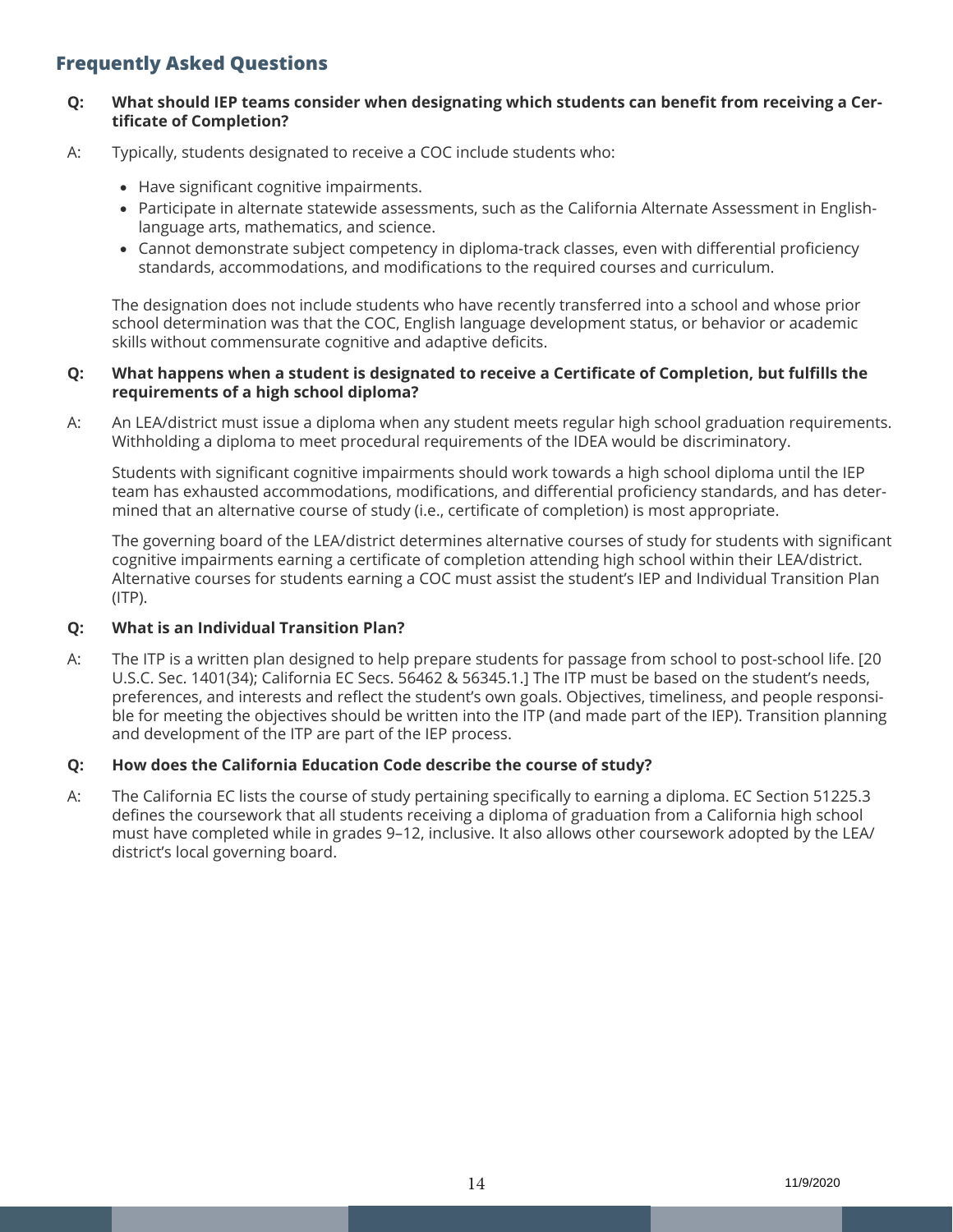## **Q: What factors should an IEP team consider in determining the ITP course of study?**

- A: The IEP team should consider the students':
	- Goals upon completing high school
	- Education/training, employment, and independent living
	- Academic history and special education
	- Test data, including statewide testing scores and reading level
	- • Curriculum/course descriptions as related to LEA/district graduation requirements
	- Attendance
	- • Behavior
	- • Graduation status

## **Q: Can a student continue to get transition services after receiving a Certificate of Completion?**

A: Yes. If a special education student has not met the requirements for graduation (including the objectives of the statement of transition services), the LEA/district must continue to provide transition services to the student until she or he turns 22 years of age.

## **Q: Does the LEA/district have to help students with disabilities transition from high school to adult life?**

A: Yes. Federal special education law requires transitional planning services for students with disabilities regardless of which agencies provide support or educational services to the student. Beginning by the first IEP after a student turns 16 (or younger if the IEP team determines it is appropriate) and updated annually, the IEP must contain a statement of appropriate measurable postsecondary goals. The goals must be based on age transition assessments related to training, education, employment, and independent living skills where appropriate. The IEP must also contain a statement of needed transition services for the student that focuses on the student's courses of study (such as participation in advanced placement courses or a vocational education program). In addition, the IEP must contain, when appropriate, a statement of the interagency responsibilities. [20 United States Code Sec. 1414(d)(1)(A); 34 Code of Federal Regulations Secs. 300.320(b) & 300.321(b)(3).]